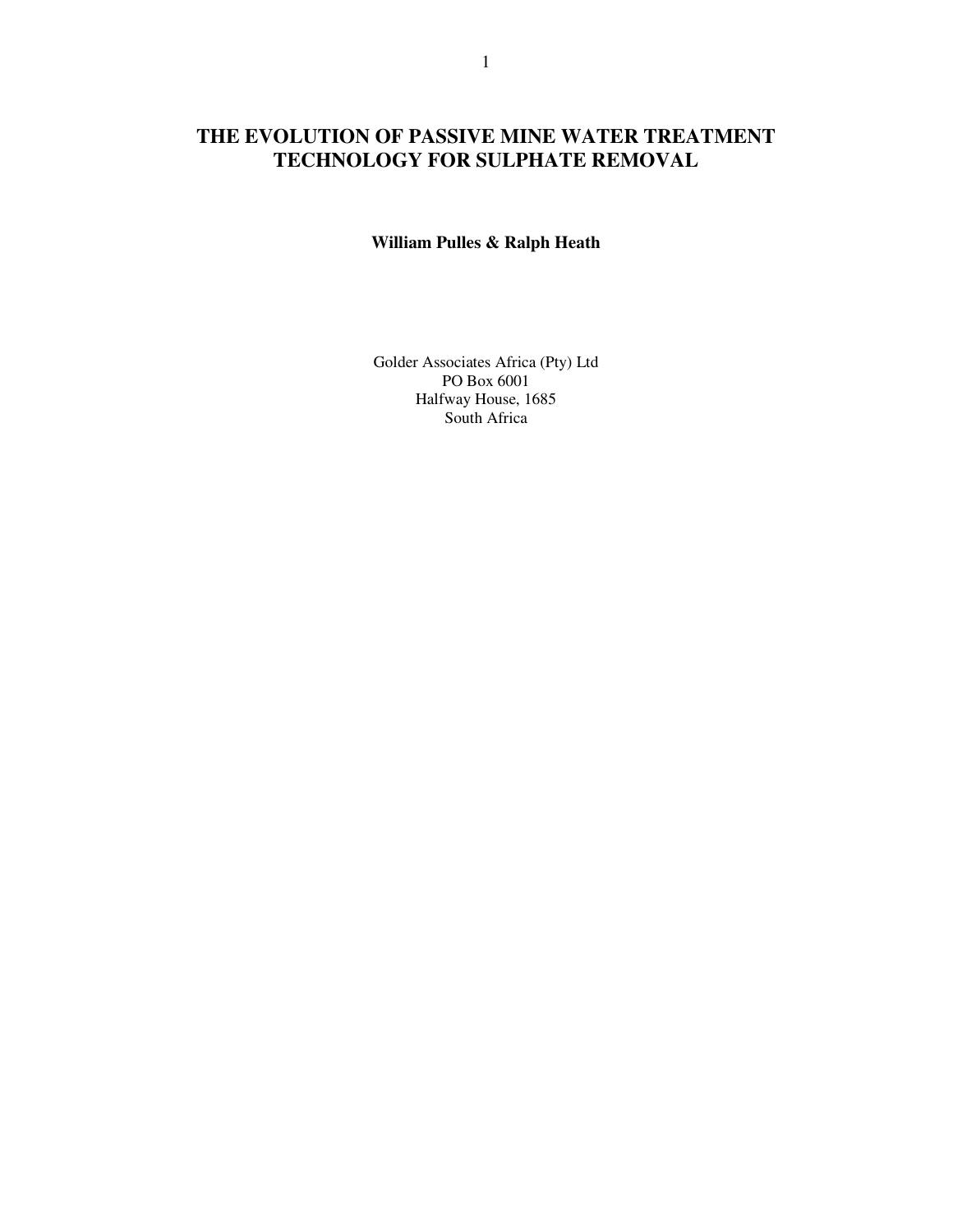# **ABSTRACT**

A sustained 14-year major research effort has been undertaken in South Africa to develop integrated passive water treatment systems for the sustainable removal of sulphates under acidic, neutral and alkaline conditions, while simultaneously addressing the removal of metals and acidity. The research effort addressed the problem both at a fundamental science level and at the more empirical pilot plant level. Whereas there are numerous anaerobic sulphate reducing reactors in operation on mine waters that remove some sulphate together with metals and acidity, these are typically plagued by low sulphate removal efficiency and gradual reductions in overall reactor efficiency with time.

A key feature of a successful passive sulphate reduction technology is the need to also develop a passive sulphide oxidation technology that is capable of removing the sulphides produced from sulphate reduction before they can be reoxidised back to sulphate. Additionally, conventional anaerobic sulphate reduction technology has encountered a lower pH limit of 4.5, below which the reactors cease to function effectively. This lower limit has also been breached through a sustained research effort and a bioneutralization technology, based on sulphate reduction, has also been developed that can successfully treat highly acidic mine water at pH values as low as 2.8 and containing over 1000 mg/l of metal acidity.

This paper presents the evolution of this research over the last 14 years and also sketches the current status of the various passive treatment technologies that have been developed.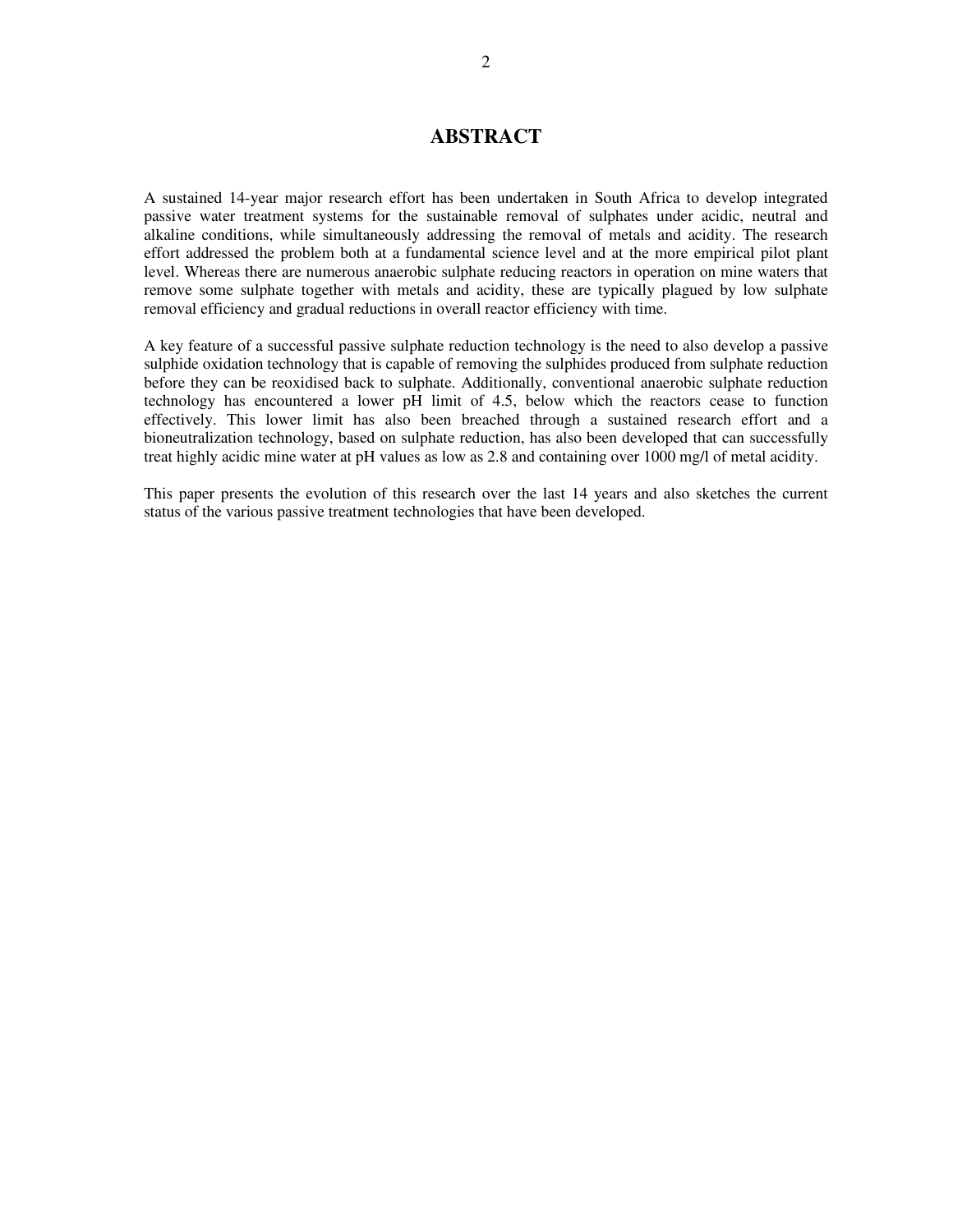#### **1. INTRODUCTION**

The global mining industry is increasingly facing challenges regarding the sustainable long-term treatment of mine effluents, in some cases for decades after the closure of the mine. While a variety of active treatment technologies are available to treat practically any type of mine water, such active technology typically has the disadvantages of higher cost (capital and operating costs), a higher degree of supervision and operator attendance, reliance on external power requirements such as electricity and in certain developing countries, high risk of theft of valuable plant components, either resulting in system failure or in the need for expensive round-the-clock security systems.

Passive water treatment technology has a key role to play in the treatment of contaminated mine waters that typically contain elevated levels of acidity, metals and sulphates. While there are different types of passive treatment technology available to the design engineer, such as anoxic limestone drains (ALD), successive alkalinity producing systems (SAPS), constructed wetlands, oxidation ponds, etc., research in South Africa has been heavily focused on the development of passive anaerobic sulphate reduction technology (Pulles, et al, 2003).

A sustained 14-year major research effort has been undertaken in South Africa to develop integrated passive water treatment systems for the sustainable removal of sulphates under acidic, neutral and alkaline conditions, while simultaneously addressing the removal of metals and acidity. The research effort addressed the problem both at a fundamental science level and at the more empirical pilot plant level. Whereas there are numerous anaerobic sulphate reducing reactors in operation around the world on mine waters that remove some sulphate together with metals and acidity, these are typically plagued by low sulphate removal efficiency and gradual reductions in overall reactor efficiency with time. While the technology developed in South Africa is able to operate at high sulphate reduction rates of between 1700 and 9200 mmol.m<sup>-3</sup>.d<sup>-1</sup>, the technology has typically encountered a lower pH operating limit of around pH 4.5.

A key feature of a successful passive sulphate reduction technology is the need to also develop a passive sulphide oxidation technology that is capable of removing the sulphides produced from sulphate reduction before they can be re-oxidised back to sulphate. Additionally, conventional anaerobic sulphate reduction technology has encountered a lower pH limit of 4.5, below which the reactors cease to function effectively.

As many mine waters are in the strongly acidic range of pH  $2.5 - 4.5$ , a research programme was launched in South Africa in 2003 to develop a passive bio-neutralization technology capable of treating acidic mine waters with a  $pH < 3$  and containing over 1000 mg/l of metal acidity. The reactor configuration used for the research was the patented Degrading Packed Bed Reactor (DPBR) previously developed in South Africa for the high rate passive removal of sulphates. For this purpose, passive treatment is defined as follows:

# *A water treatment system that utilises naturally available energy sources such as topographical gradient, microbial metabolic energy, photosynthesis and chemical energy and requires regular but infrequent maintenance to operate successfully over its design life.*

A major, sustained 14-year research programme has been undertaken by Pulles Howard & de Lange Incorporated (PHD), Golder Associates Africa (GAA) and various other research institutions, with funding from various agencies, including the South African government (Department of Arts Culture, Science and Technology's Innovation Fund), the Water Research Commission, Anglocoal, BHP Billiton, Eskom and most of the major coal and gold mining groups in South Africa (Pulles et al. 2003). This research commenced in 1995 and went through three major and distinct phases, resulting in the registration of a first patent application in 2001 (Pulles & Rose, 2001). Further work after patent registration has focused on the development of the bio-neutralization technology, development of the sulphide oxidation technology and the full-scale demonstration of the DPBR technology. All these developments are summarized in this paper.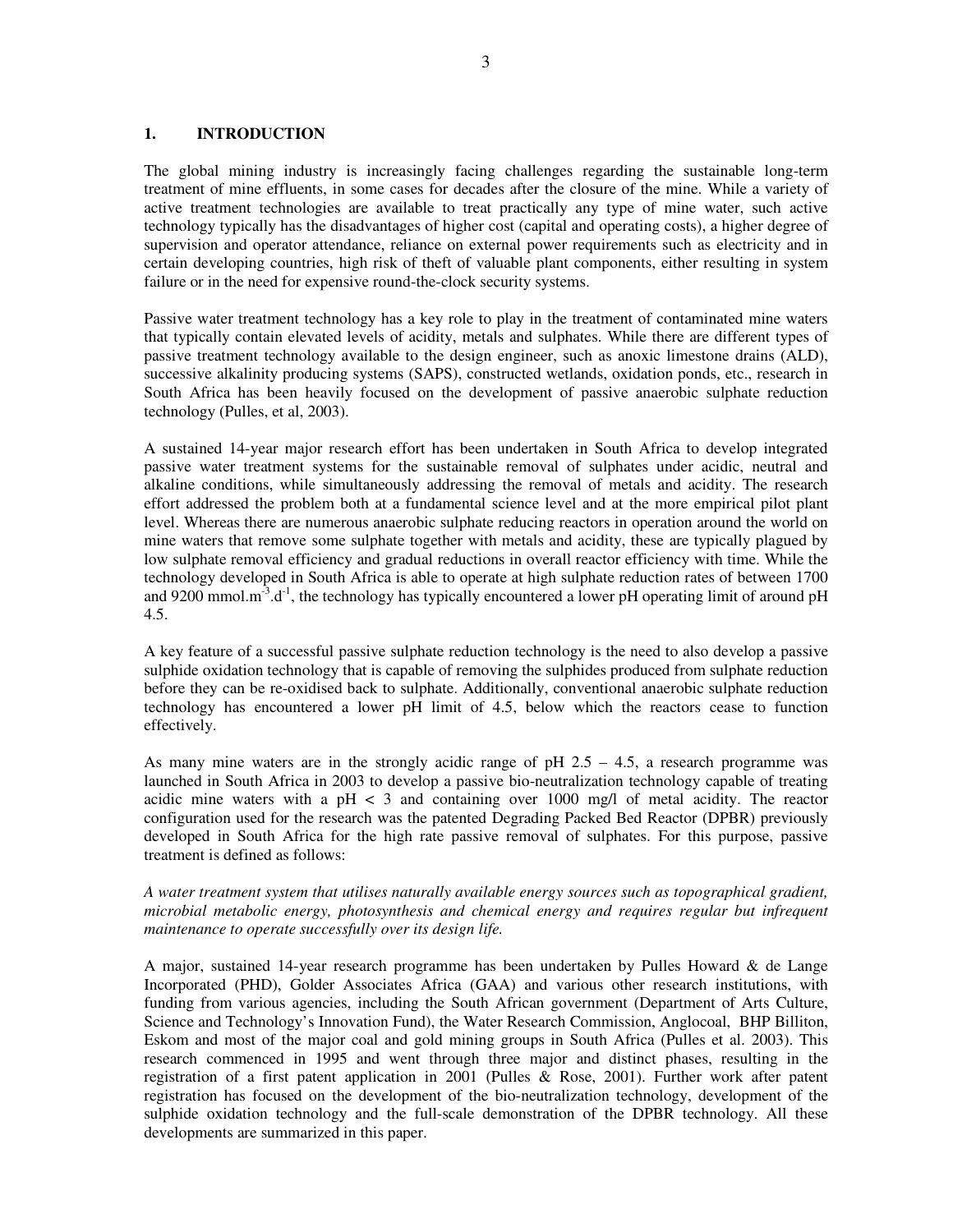#### **2. BACKGROUND TO THE PASSIVE SULPHATE REDUCTION PROCESS**

The biological reduction of sulphate to sulphide, using an organic carbon source as the electron donor, is the process upon which the passive sulphate reduction technology rests. This process is used in both active and passive technology configurations, with the primary distinguishing feature of the passive technology being that the carbon source takes the form of a solid lignocellulose. This lignocellulose may be provided in various forms, including manure, straw, hay, sewage sludge, wood chips and a variety of agricultural solid residues.

While there are different ways of constructing the chemical equation for the biological degradation of lignocellulose in the reduction of sulphate, a useful one is the following:

$$
(CH2O)106(NH3)16(H3PO4) + 53SO4-2 = 53HS- + 67HCO3- + 39CO2(aq) + 39H2O + 16NH4+ + HPO4-2
$$

The above equation is a simplified one, as the actual process within a biological reactor is a complex stepwise one, where the solid lignocellulose is first hydrolysed and solubilised, whereafter it is progressively fermented to simpler organic compounds which can ultimately be utilized by the sulphate reducing bacteria. Previous work (Pulles et al, 2003) undertaken in South Africa clearly showed that the hydrolysis of the complex lignocellulose was undoubtedly the rate-limiting step in a passive sulphate reducing reactor.

While this insight might seem trivial, a prior review of the literature on passive sulphate reduction suggests that many researchers were not aware of this phenomenon as the literature abounds with optimistic results for passive sulphate reduction, derived from relatively short-term laboratory studies. The many long-term reactor studies undertaken by PHD and GAA clearly indicated a common timerelated performance trend for passive sulphate reduction reactors, typified by the performance curve shown in Figure 1 below.



Figure 1. Typical sulphate reduction performance for passive reactor

The curve shown in Figure 1 is typical of a standard passive sulphate reduction reactor with regard to the following performance phases: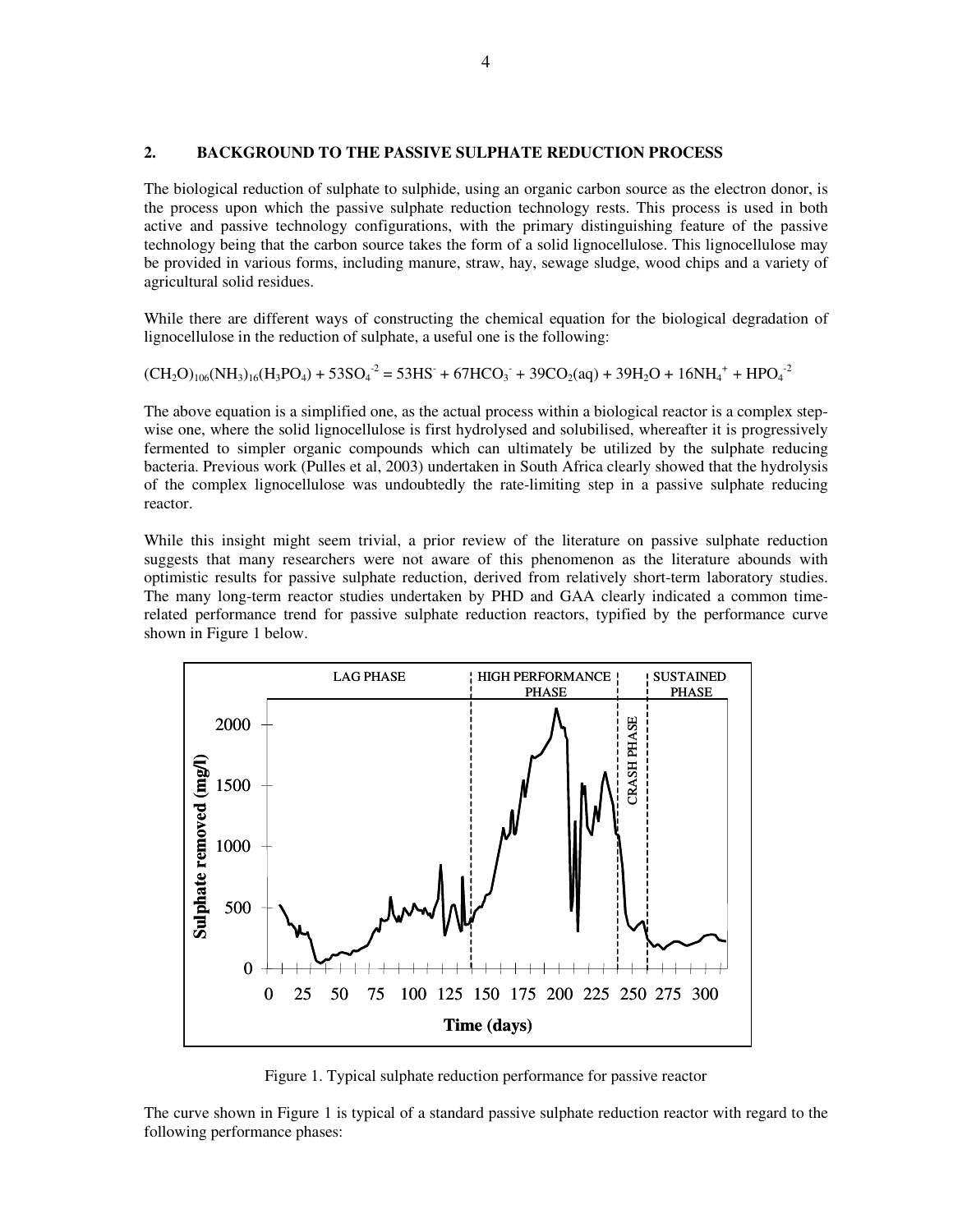- 1. A lag phase with a typical duration of around 90 days (closer to 150 days in the case of Figure 1) during which time the reactor bacterial populations are adapting to the environment and sulphate reduction is relatively low.
- 2. A very efficient high performance sulphate reduction phase, typically not lasting longer than 8 months after reactor startup, during which time the readily available and hydrolysable energy in the lignocellulose is very efficiently utilized in sulphate reduction.
- 3. A sharp decline or crash in reactor performance, typically in the  $8<sup>th</sup>$  or  $9<sup>th</sup>$  month after reactor startup, resulting from the exhaustion of the readily hydrolysable lignocellulose. The onset of this phase may be retarded if the reactor is operating at excessively long hydraulic retention times.
- 4. A sustained but sharply reduced rate of sulphate reduction that will last for a period of 5 to 6 years if no replenishment of lignocellulose occurs.
- 5. Eventual cessation of sulphate reduction capability due to inability to hydrolyse the remaining lignocellulose material

Phases 1 to 3 have been observed numerous times in the hundreds of reactor studies undertaken by PHD and GAA over the 14 year period from 1995 to 2009. Phases 4 and 5 have been observed in long-term field pilot scale studies undertaken by PHD at the Vryheid Coronation Colliery in Kwazulu-Natal, South Africa. The monitoring programme at this pilot plant was undertaken over a 10-year period from 1996 to 2006. With more than 1 million data points, this pilot plant is undoubtedly the world's best monitored passive sulphate removal plant and has revealed very valuable information about the long-term performance of these reactors. This research is being written up in the form of a research report to be published early in 2010 by the Water Research Commission.

Much of the research published in the literature is for studies that have not been undertaken for long enough to move through the crash phase into the low level sustained sulphate reduction phase and the results of such research should be used with caution and should not ever be used to inform reactor design exercises. Based on our research, we have found that the typical low level sustained sulphate reduction rate will be of the order of 300 millimoles per cubic metre per day (300 mM/m<sup>3</sup>/d) with lower levels being obtained if hydraulic short-circuiting is prevalent. This corresponds well with results reported in the PIRAMID Consortium report (2003):

*Tentative design values for SO<sub>4</sub><sup>2</sup> removal in such systems range from 300 millimoles per cubic metre per day (mM/m<sup>3</sup> /d) (Gusek, 1998; Lamb et al., 1998) to approximately 800 mM/m<sup>3</sup> /d (Willow and Cohen, 1998).* 

It is not clear whether the value of 800 mM/ $m<sup>3</sup>/d$  reported in the above extract from the PIRAMID report refers to data obtained from the high performance Phase 3 of the reactor or for the low level sustained sulphate reduction found in Phase 4.

It is furthermore relevant to note that the research that has been undertaken suggests that the energy contained within a lignocellulose carbon source can be divided into the following components:

- Firstly, there is the readily soluble fraction that is typically mobilised and washed out of the reactor within the first 2 weeks. This fraction comes available when the reactor is still in its lag phase and gives rise to the initial reasonable sulphate reduction performance within the first 2-3 weeks of the reactor. However, a large fraction of this energy is lost and the passive reactor typically exhibits a very high COD load in the first 2 weeks.
- Secondly, there is the readily hydrolysable fraction that requires bacterial population adjustment during the lag phase and is then subsequently utilized during the high performance sulphate reduction in Phase 2 to drive high rates of sulphate reduction. Sulphate reduction values in excess of 7000 mM/m<sup>3</sup>/d have been repeatedly observed. The exhaustion of this fraction of the lignocellulose is dramatically shown by the crash in reactor performance at around the  $8<sup>th</sup>$  month of operation.
- Thirdly, there is the difficult to hydrolyse fraction that represents the bulk of the energy contained within the lignocellulose. This fraction represents the cellulose and hemicellulose that is protected by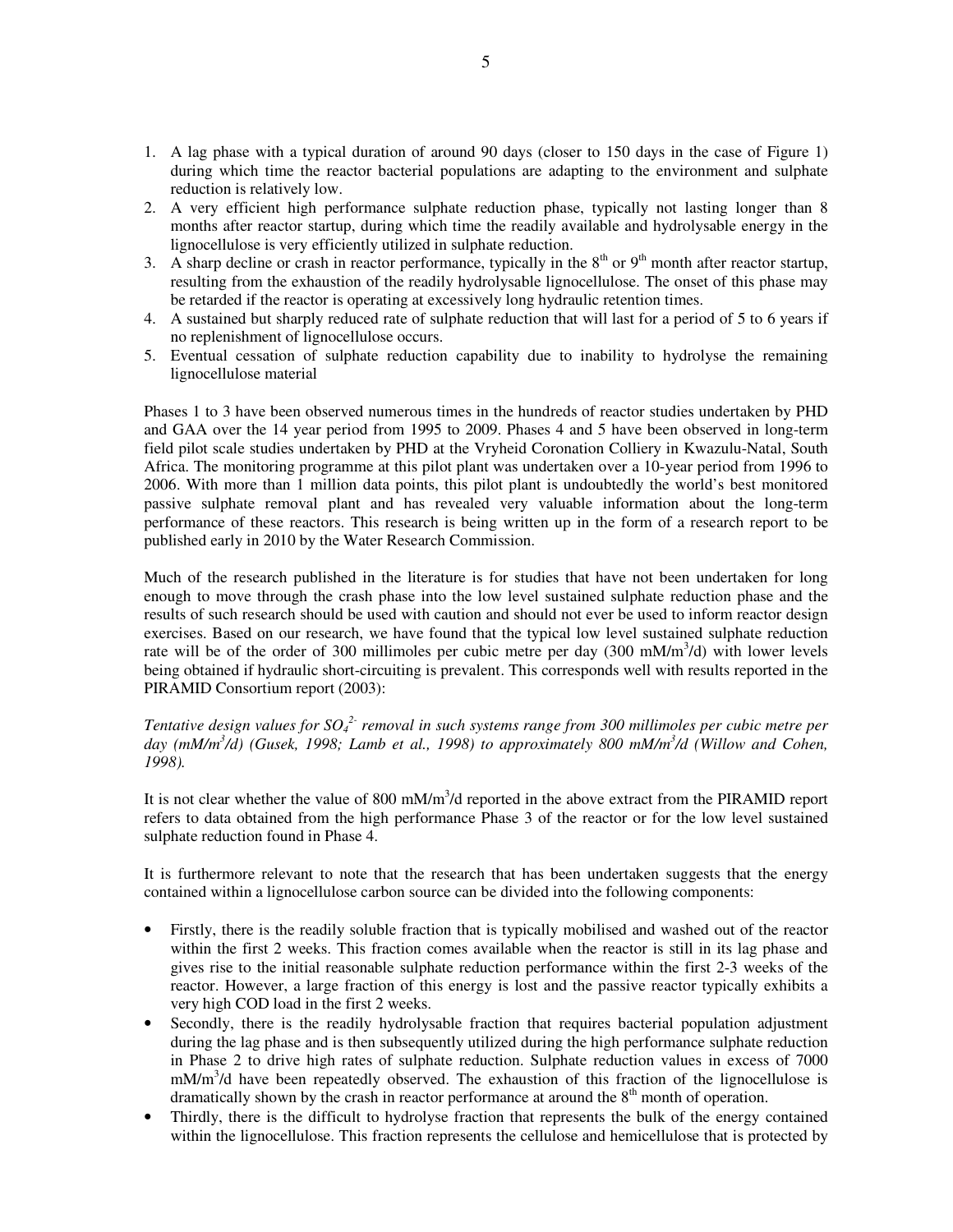the lignin biopolymer that coats the lignocellulose fibres. This energy is partially available in a standard passive sulphate reduction reactor and will support a sulphate reduction rate of 300 mM/m<sup>3</sup>/d for a period of 5-6 years. Based on research undertaken by PHD it has been shown that a standard passive sulphate reduction reactor will not mobilise all the potential energy represented by this fraction.

- Fourthly, there is the recalcitrant energy fraction which is simply not available to biological metabolic pathways but which would be released using aggressive chemical, physical and/or thermal action.
- Finally, there is the ash fraction that represents the non-reactive portion of the lignocellulose.

The real challenge in obtaining high rate passive sulphate reduction is in finding ways of liberating the difficult to hydrolyse fraction at a higher rate than  $300 \text{ mM/m}^3$ /d and at a high conversion efficiency where the bulk of this fraction is utilized and only the fourth and fifth lignocellulose fractions are left.

# **3. DEVELOPMENT OF THE NOVEL PASSIVE TREATMENT TECHNOLOGY**

This realization that passive sulphate reduction reactors were constrained by lignocellulose hydrolysis rates led to the initiation of an in-depth research programme to find ways of overcoming this rate-limiting step, thereby unlocking the energy available within the lignocellulose for sulphate reduction, at a rate high enough to make the technology economically viable (originally set at  $>600$  mM/m<sup>3</sup>/d). This research pursued the following two different paths:

- Pretreatment (aerobic) of the lignocellulose to make the lignocellulose less resistant to anaerobic bacterial action.
- Understanding of the mechanisms of anaerobic lignocellulose hydrolysis in order to develop a process that could optimize this step.

The first leg of the research was undertaken in collaboration with the University of Pretoria and involved the fungal degradation of lignocellulose material. The objective of this research was to use various white rot fungi to weaken the lignin structure before the lignocellulose was packed into the anaerobic reactors, thereby affording the anaerobic bacteria better access to the cellulose and hemicellulose fractions. An offshoot of this research was an investigation into the utilization of the concentrated organic liquor leaching from the fungal reactors as an energy source in the sulphate reduction process. This leg of the research, while showing technical promise, was ultimately terminated on the basis of preliminary economic evaluations that indicated that even using best case data, the costs of such a process would far outweigh the benefits.

The second leg of the research was undertaken in collaboration with the Environmental Biotechnology Research Unit at Rhodes University. This leg of the research was successful and the understanding obtained from this research led to the development of a novel reactor called the Degrading Packed Bed Reactor (DPBR) that was designed to optimize the hydrolysis of lignocellulose. This concept is novel insofar as the primary design and operating purpose of the reactor is lignocellulose degradation as opposed to sulphate reduction. The performance of the DPBR is measured not only in the rate of sulphate reduction, which is exceptionally high for a passive reactor, but also in the ability to produce an effluent high in organic loading (measured as COD) to be utilized in subsequent sulphate reducing reactors.

In terms of the typical passive sulphate reduction performance curve shown in Figure 1, the effect of overcoming the lignocellulose hydrolysis rate-limiting step is to significantly reduce the effect of the crash phase and to lift the sustained sulphate reduction phase to a higher level than the default 300 mM/m<sup>3</sup>/d efficiency found in a standard passive reactor.

The outcome of the research is the development and patenting of a new integrated and managed passive treatment process, known as the IMPI Process. The essence of the IMPI process is the subdivision of the overall treatment process into individual units, each designed and optimized to perform a key function. This integrated process is shown in Figure 2 below.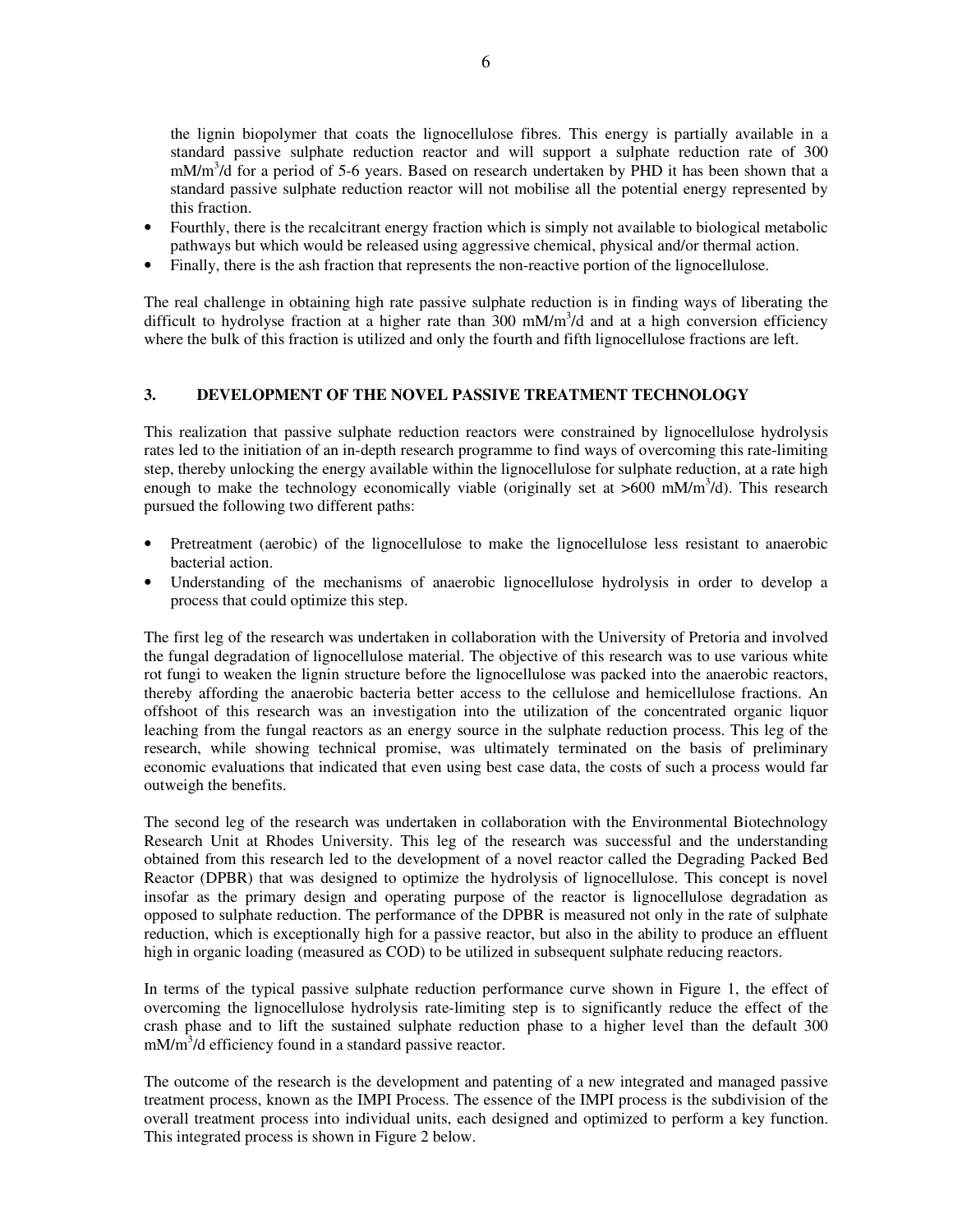

Figure 2. Schematic of the IMPI process

The purpose and essential features of the 4 different stages can be summarised as follows:

**Reactor 1: Degrading Packed Bed Reactor (DPBR):** This reactor is packed with multiple layers of specially selected carbon sources (electron donors) and also receives regular inputs of readily available carbon. The primary functions of this unit are to rapidly condition the influent by removing dissolved oxygen, establishing the desired redox conditions and producing elevated levels of sulphides and alkalinity in the first portion of the reactor. The remainder of the reactor is devoted to the optimized hydrolysis of lignocellulose material and the production of volatile fatty acids (VFA). The effluent from this reactor will contain reduced levels of metals and sulphate and elevated levels of sulphides, alkalinity, VFAs and nutrients.

**Reactor 2: Primary Sulphide Oxidising Bioreactor (PSOB):** This reactor contains no carbon source and has the primary function of oxidizing sulphides to elemental sulphur for removal from the reactor while minimizing changes to the VFAs, nutrients and redox conditions and preventing full oxidation of sulphides back to sulphates.

**Reactor 3: Secondary Sulphate Reducing Reactor (SSRR):** This reactor contains a specially selected selection of carbon sources. The primary function of this reactor is to utilize the VFAs produced in the DPBR and to remove additional sulphate down to the design level. The effluent from this reactor would contain reduced levels of metals, sulphate, VFAs and nutrients and elevated levels of sulphides, and alkalinity.

**Reactor 4: Secondary Sulphide Oxidising Bioreactor (SSOB):** This reactor contains no carbon source and has the primary function of oxidizing sulphides to elemental sulphur for removal from the reactor.

If required, a final aerobic polishing stage could be added, primarily to remove residual levels of VFAs and nutrients. The individual units could be combined in a tapered –up or tapered-down configuration, i.e. one DPBR to many SSRRs or vice-versa, depending on the design duty of the reactors.

A typical data set showing the long-term performance of a DPBR reactor with regards to sulphate removal is given in Figure 3 below.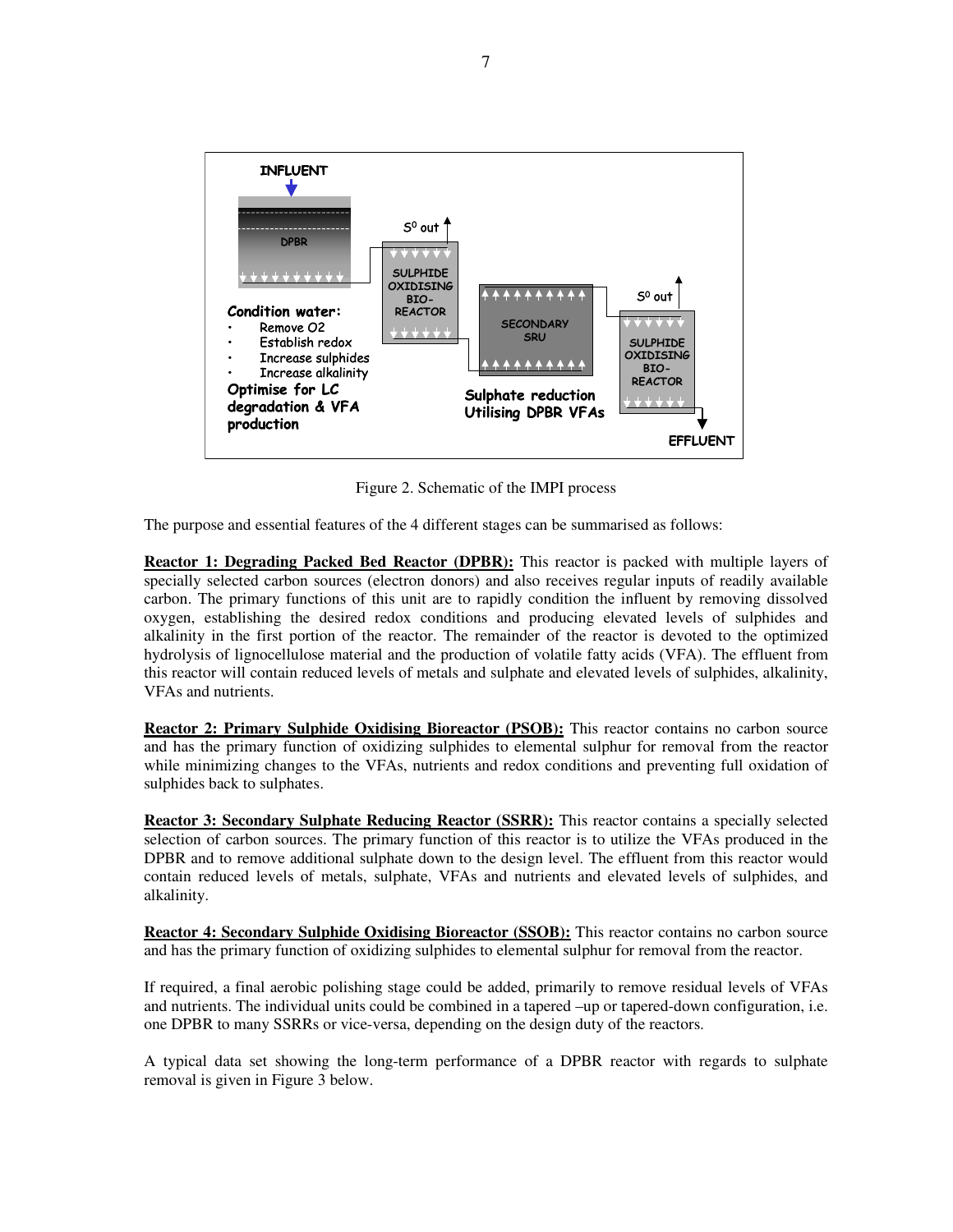

Figure 3. Extended DPBR Performance Results

The data presented in Figure 3 does indicate that the DPBR is able to sustain the long term sulphate reduction or removal rate at or above 2000 mM/m<sup>3</sup>/d, representing a 7-fold increase in performance over the standard sulphate reduction reactor with a removal rate of around  $300 \text{ mM/m}^3/d$ . Figure 3 also indicates that the removal efficiency fluctuates with the winter and summer seasons and that there is a gradual decrease in the removal rate due to the consumption of the lignocellulose material. The operating strategy for a DPBR is therefore to incorporate an annual replenishment of lignocellulose material to replace the fraction that has been consumed. While this has not been applied to the reactor depicted in Figure 3, this action can be expected to exert an upward force on the performance curve to counteract the gradual decline.

Figure 4 presents sulphate removal (in mg/l), alkalinity production and sulphide production data for the same long-term DPBR reported in Figure 3. Figure 4 shows a much more marked seasonal effect on alkalinity production than on sulphate reduction or sulphide production. It is also of interest to note that the reactor effluent sulphide concentrations do not exceed 400 mg/l and are more typically at around 300 mg/l, suggesting that the maximum sulphate reduction that can occur in a single stage passive sulphate reduction reactor is around 900 to 1000 mg/l sulphate.



Figure 4. Long-term performance of DPBR in terms of sulphate concentration removed, alkalinity produced and sulphide produced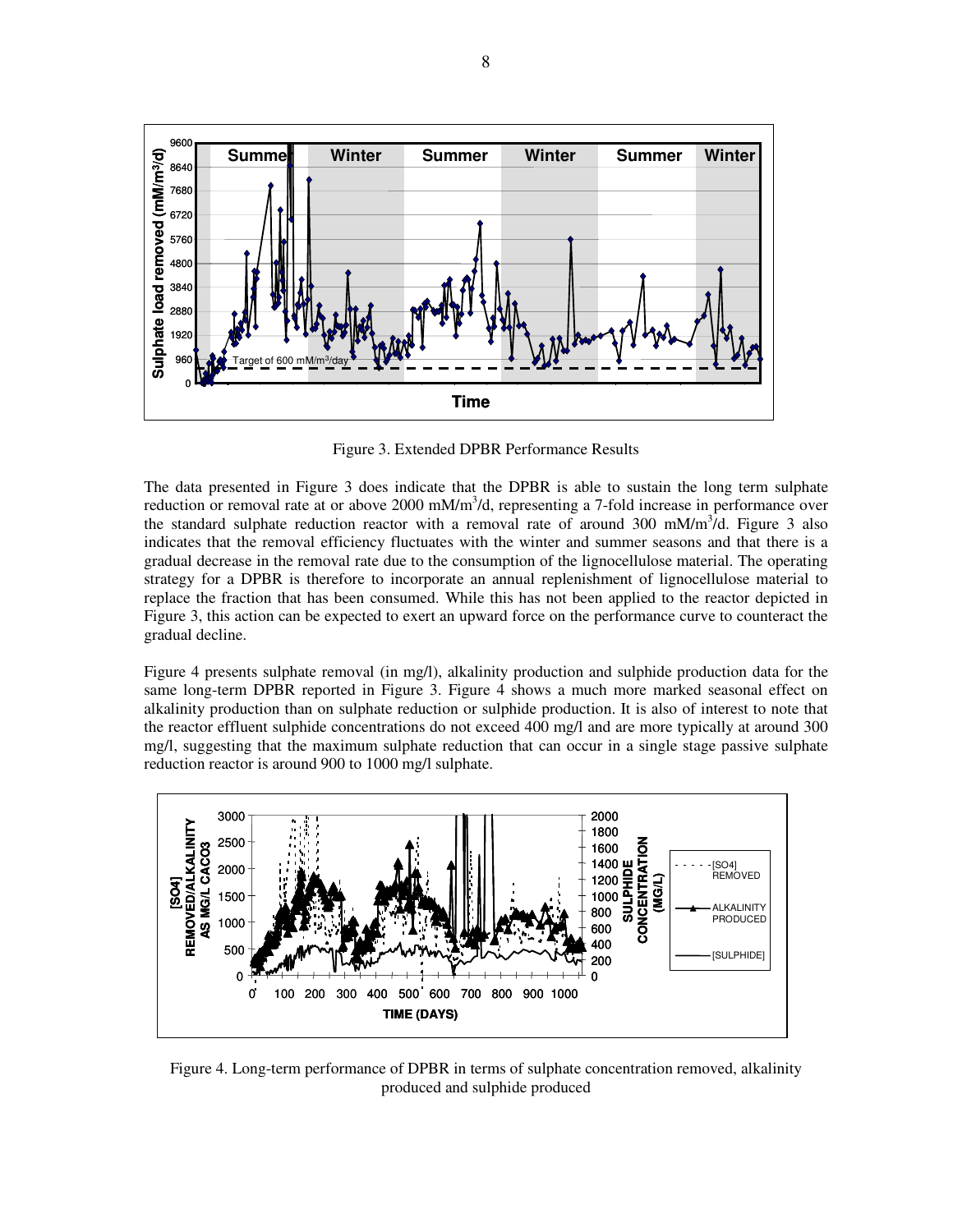#### **4. IMPLEMENTATION OF THE IMPI TECHNOLOGY**

While the research programme has resulted in the development of a detailed descriptive process model that serves as the basis for plant and process design, the implementation of the technology needs to take account of various site-specific factors. The treatment process is a biological one and therefore needs to be customized to take account of unique site conditions, specifically the following:

- 1. Each mine water has a unique chemistry that affects the biological process design and the commissioning and operating procedures.
- 2. The technology requires a large inventory of carbon substrate on initial construction and each site will have a unique blend of carbon substrate that is sourced as close as possible to the plant.
- 3. Each site has unique physical features that affect the civil construction and the available hydraulic driving head.

In order to address these uncertainties, a standardized 4-phase implementation procedure has been developed that ensures that the above factors are fully defined and incorporated into the existing descriptive process model in order to produce an optimized site-specific plant design. This procedure is shown schematically in Figure 5 below.



Figure 5. Implementation procedure for IMPI passive treatment technology

#### **PHASE 1: DEVELOP SITE-SPECIFIC PROCESS DESIGN PARAMETERS**

- **Step 1:** Obtain all historical water quality records and any information that may exist on predicted future water qualities for the anticipated design life of the plant. Evaluate these data in order to obtain a current and possibly future characterisation of the water to be treated. Establish and confirm the desired treatment objectives, i.e. which contaminants need to be removed and to what levels? Define the design treatment duty of the passive treatment plant.
- **Step 2:** Based on the existing descriptive process model, undertake a first-order conceptual process design in order to establish a first estimate of the volume of carbon required as an initial inventory. Undertake a survey to establish potential carbon sources within a 25km radius of the proposed plant location and obtain representative samples of this carbon material. Undertake batch anaerobic evaluations of the carbon samples and compare to the carbon source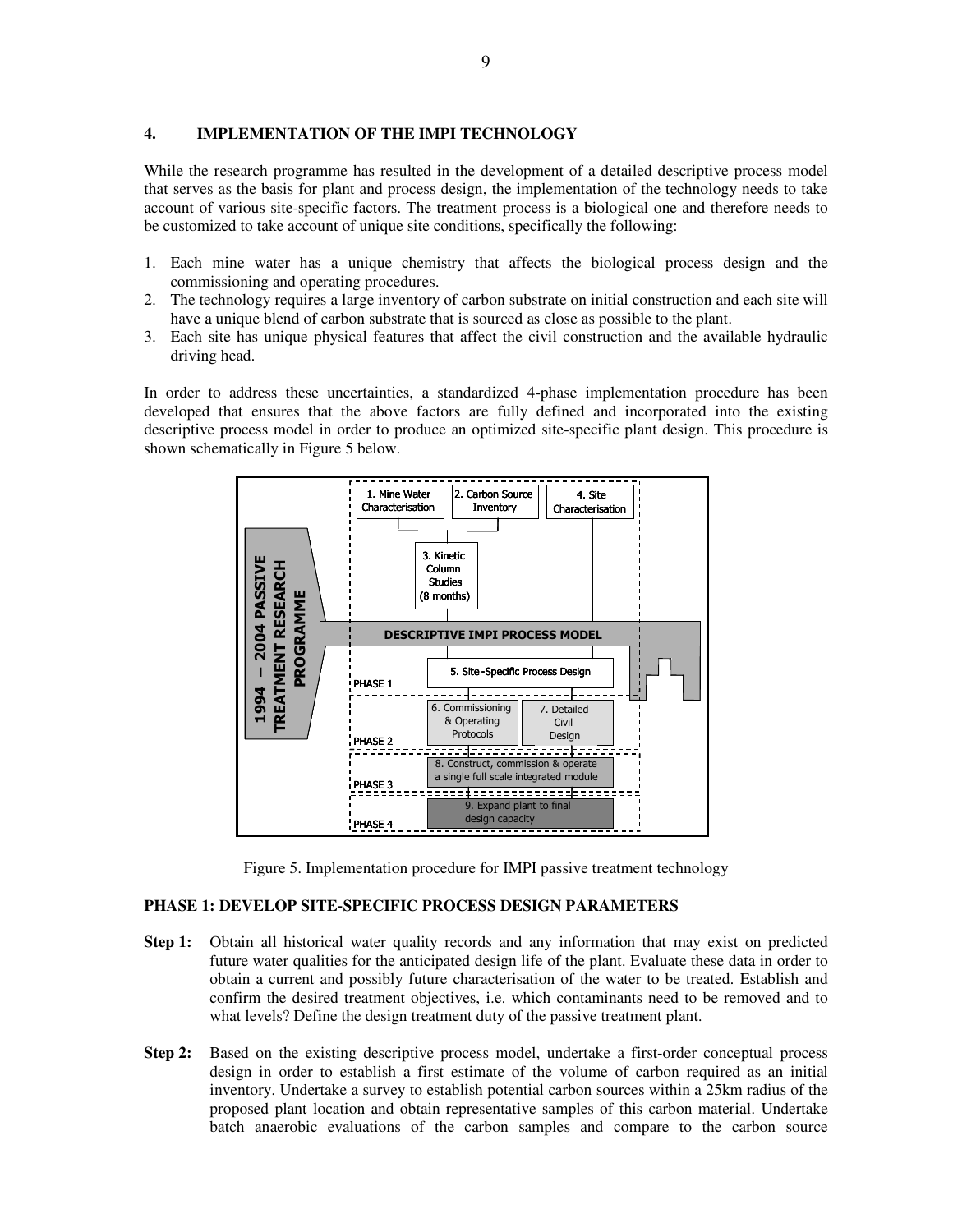performance database in order to obtain a ranking of carbon source suitability. Select a carbon mix or suite of mixes, to be utilized in the kinetic column studies as being representative of the desirable carbon mix for a full-scale passive treatment plant.

**Step 3:** Undertake kinetic passive treatment column evaluations in the passive treatment laboratory using the carbon mix selected in Step 2 and using the actual mine water to be treated. In order to customize the descriptive IMPI process model to optimally treat the actual mine water under investigation, a set of 8 columns is operated for a period of 36 weeks. The experimental programme that is applied to these reactors is aimed at establishing performance criteria specific to the mine water and carbon mix at the site. It is not appropriate to undertake such experimental work on full-scale modules that each contain  $1000 \text{ m}^3$  or more of carbon substrate and the column reactors are used for this purpose. A 36-week test period is required to overcome the initial 60-90 day commissioning period and to generate sufficient data to enable extrapolation over a 20-year design life.

The experimental programme also develops the specific commissioning and operating procedures that may be required to ensure satisfactory treatment of difficult-to-treat mine waters. As part of the experimental programme, analyses of influent and effluent are undertaken for sulphate, sulphide, COD, alkalinity, pH, redox potential, iron, aluminium and manganese.

- **Step 4:** Undertake site evaluations in order to establish potential physical locations for the proposed passive treatment plant components. These site evaluations include establishment of the following data:
	- Obtain record of flow rates of water to be treated, including information on peak flow conditions.
	- Establish available static hydraulic head on the water to be treated and establish practical limits to increasing this head.
	- Obtain a site survey plan accurate to 0.5m contour levels for the selected potential site.
	- Establish relevant floodlines and plot them onto the site survey plan.
	- Excavate test pits down to 4-5m in order to establish ground conditions. Subject soil samples to suitable laboratory tests to determine structural and hydraulic properties.
	- Prepare a scoping EIA report regarding the suitability of the proposed site for construction of a passive treatment plant.
- **Step 5:** Utilise the data generated in Steps 1-4 in order to develop a site-specific process design that can be used as the basis for a detailed civil engineering design for the full-scale plant. This sitespecific process design is fundamentally based on the descriptive IMPI process model that then incorporates inputs from Steps 1-4 described above to ensure that it is optimized in terms of the actual mine water to be treated and the actual carbon substrates to be used.

#### **PHASE 2: DETAILED CIVIL DESIGN, COMMISSIONING & OPERATING PROTOCOLS**

- **Step 6:** Based on the column studies undertaken as part of Step 4, the site-specific commissioning and operating protocols are defined and appropriate commissioning and operating manuals are prepared. These protocols / manuals also document the management, monitoring and auditing requirements for the particular plant.
- **Step 7:** Based on the process design prepared in Step 5, and taking account of the developed commissioning and operating protocols, a detailed civil engineering design is prepared. The design is based on the construction of a single full-scale integrated module, although all water distribution and collection systems are designed with the objective of future addition of modules (Phase 4) to handle the full flow of water to be treated. Drawings and tender enquiry documents are developed to enable tenders to be sought for the actual plant construction and for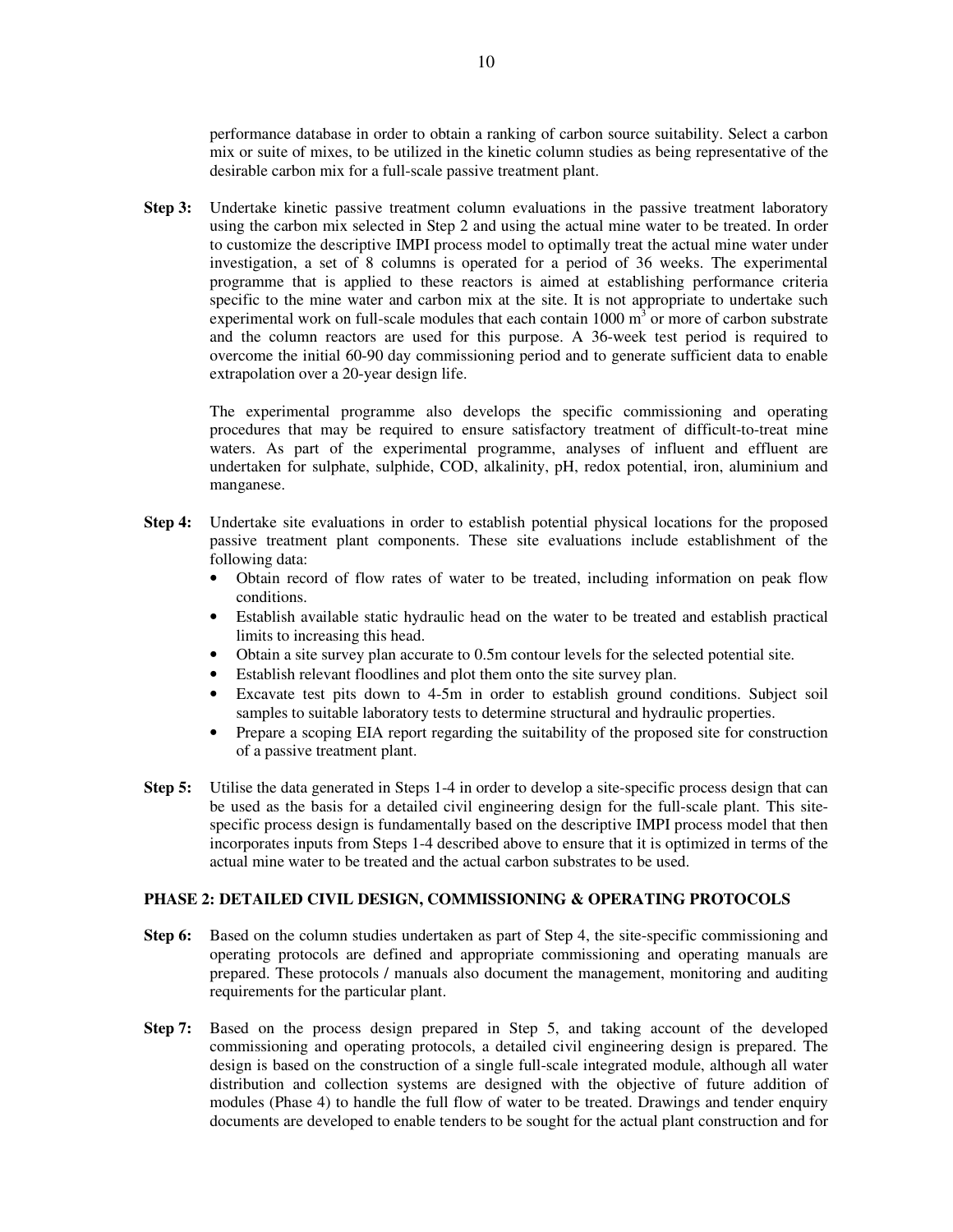subsequent plant commissioning and operation. This step also includes the completion of a proper EIA with the necessary water use licences to enable the plant to be constructed and operated.

### **PHASE 3: CONSTRUCT SINGLE FULL-SCALE INTEGRATED MODULE**

**Step 8:** Once the construction tender has been awarded, construction work is undertaken to construct the plant in accordance with the civil design. Construction work needs to be closely supervised to ensure that work meets the specifications and that static commissioning objectives are met. Once construction has been completed, full wet commissioning commences – this commissioning may take as long as 90 days. The commissioning phase will also be used to ensure that the operating contractor is fully trained to adequately operate the plant. Once the plant is deemed fully commissioned, it will revert to the standard operational sequence and the appointed operating contractor will assume his/her operational duties. It is envisaged that Phase 3 would typically have a duration of 12-18 months before moving to Phase 4.

## **PHASE 4: EXPAND PLANT TO FINAL DESIGN CAPACITY**

**Step 9:** Once the operation of the single full-scale module has proceeded satisfactorily for a period of 12-18 months, a decision can be made to expand the plant (i.e. construct additional parallel fullscale modules) to treat the full mine water flow. The performance of the single operating fullscale module will be reviewed and, if necessary, the process design prepared in Step 5 will be reviewed and modified. Steps 6, 7 and 8 will then be redone for the additional full-scale modules.

To date, Phase 1 performance or amenability studies have been undertaken on 7 different coal mine effluents – 3 in the Witbank coalfields in the Mpumalanga province and 4 in the Vryheid coalfield in the KwaZulu Natal province. Typical datasets deriving from such a study are shown in Figures 6 and 7 below.



Figure 6. Design studies for a South African colliery – sulphate concentration removed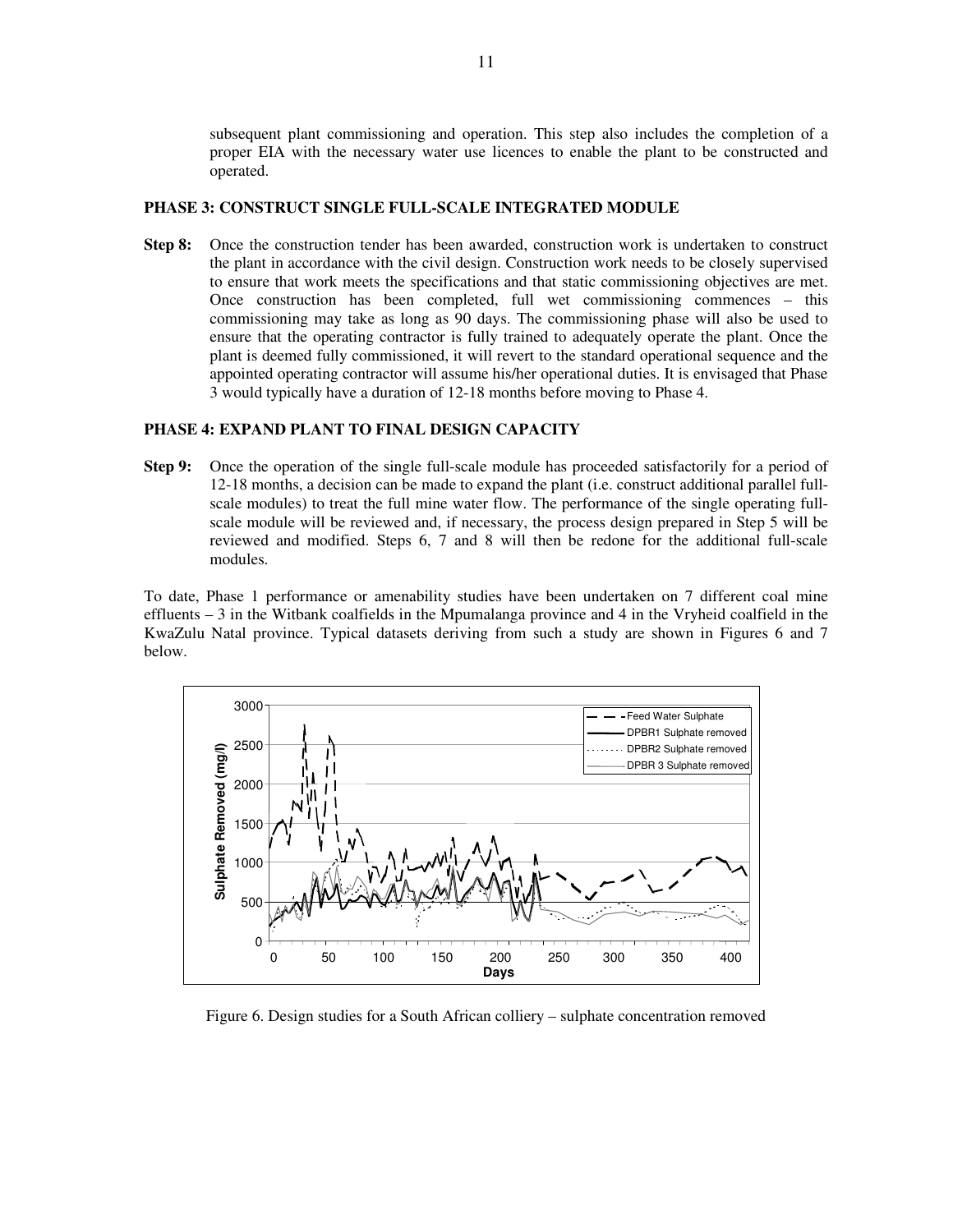

Figure 7. Design studies for a South African colliery – sulphate load removed

A project is currently being implemented by the South African coal mining industry to construct and operate a single 200  $m^3$ /day full-scale module at a Mpumalanga Colliery and to evaluate its field performance for a period of 18 months – this equates to Phase 3 as shown in Figure 5.

#### **5. CONSTRUCTION AND EVALUATION OF FULL-SCALE DPBR REACTOR**

One of the 7 mines for which the Phase 1 studies were undertaken (as shown in Figures 6 and 7 above) was used to take the technology further into Phases 2 and 3 (refer to Figure 5 to see phases). This project has been underway for some time and is being funded mainly by the mine involved in terms of capital and primary costs, but also collectively by most of the coal mining companies in South Africa through the Coaltech 2020 research programme. The current status of this project is that the plant has been constructed and is currently undergoing commissioning, with detailed evaluation planned for the remainder of 2009, 2010 and the first half of 2011.

This plant consists of the following components (refer to Figures 2 & 8 and Plates 1 & 2):

- 200 m<sup>3</sup>/day Degrading Packed Bed Reactor (DPBR)
- 20 m<sup>3</sup>/day Primary Sulphide Oxidation Reactor (PSOR)
- 20 m<sup>3</sup>/day Secondary Sulphate Reducing Reactor (SSRR)
- 20  $\text{m}^3$ /day Oxidation Cascade
- 20  $\text{m}^3$ /day Aerobic Wetland

The objectives of this project are as follows:

- 1. Evaluate the field performance of a single full-scale module of the new DPBR at  $200 \text{ m}^3/\text{day}$  in order to determine its suitability for full-scale construction and operation.
- 2. Evaluate an experimental 20  $m^3$ /day PSOR in parallel with a smaller laboratory-scale PSOR in Golder Associates Research Laboratories in order to evaluate and optimize process operating conditions under field conditions.
- 3. Evaluate an experimental 20  $m<sup>3</sup>/day$  SSRR in order to demonstrate the integrated series process of DPBR to PSOR to SSRR.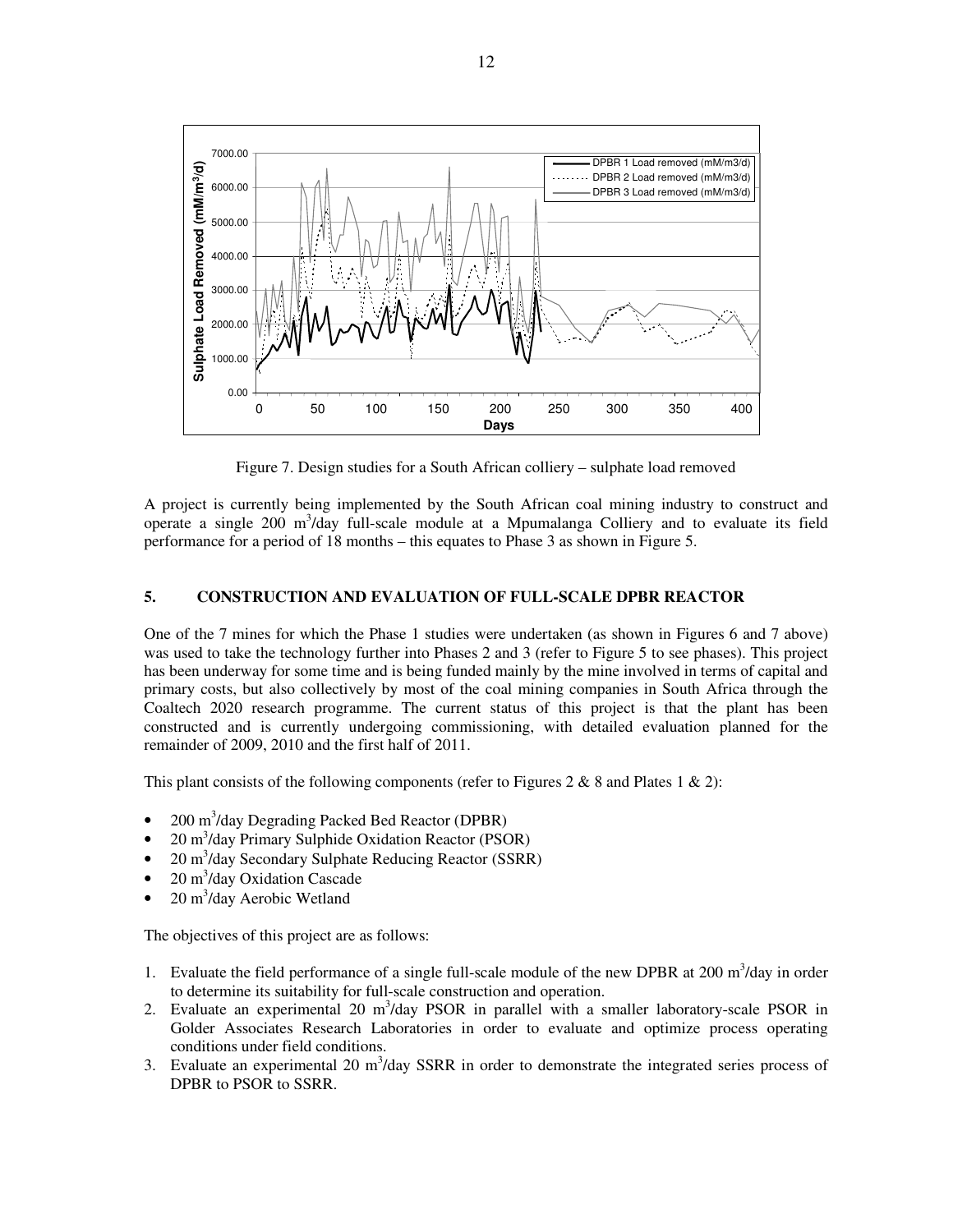

Figure 8. Schematic Layout of Prototype IMPI Plant



Plate 1. View of Prototype Plant Plate 2. Filling of DPBR with Carbon

# **6. DEVELOPMENT OF A PASSIVE BIO-NEUTRALIZATION TECHNOLOGY**

Conventional anaerobic sulphate reduction technology, including the standard DPBR, has encountered a lower pH limit of 4.5, below which the reactors cease to function effectively. This lower limit has also been breached through a sustained research effort and a bio-neutralization technology, based on sulphate reduction, has also been developed that can successfully treat highly acidic mine water at pH values as low as 2.8 and containing over 1000 mg/l of metal acidity. Bacterial populations were isolated from mine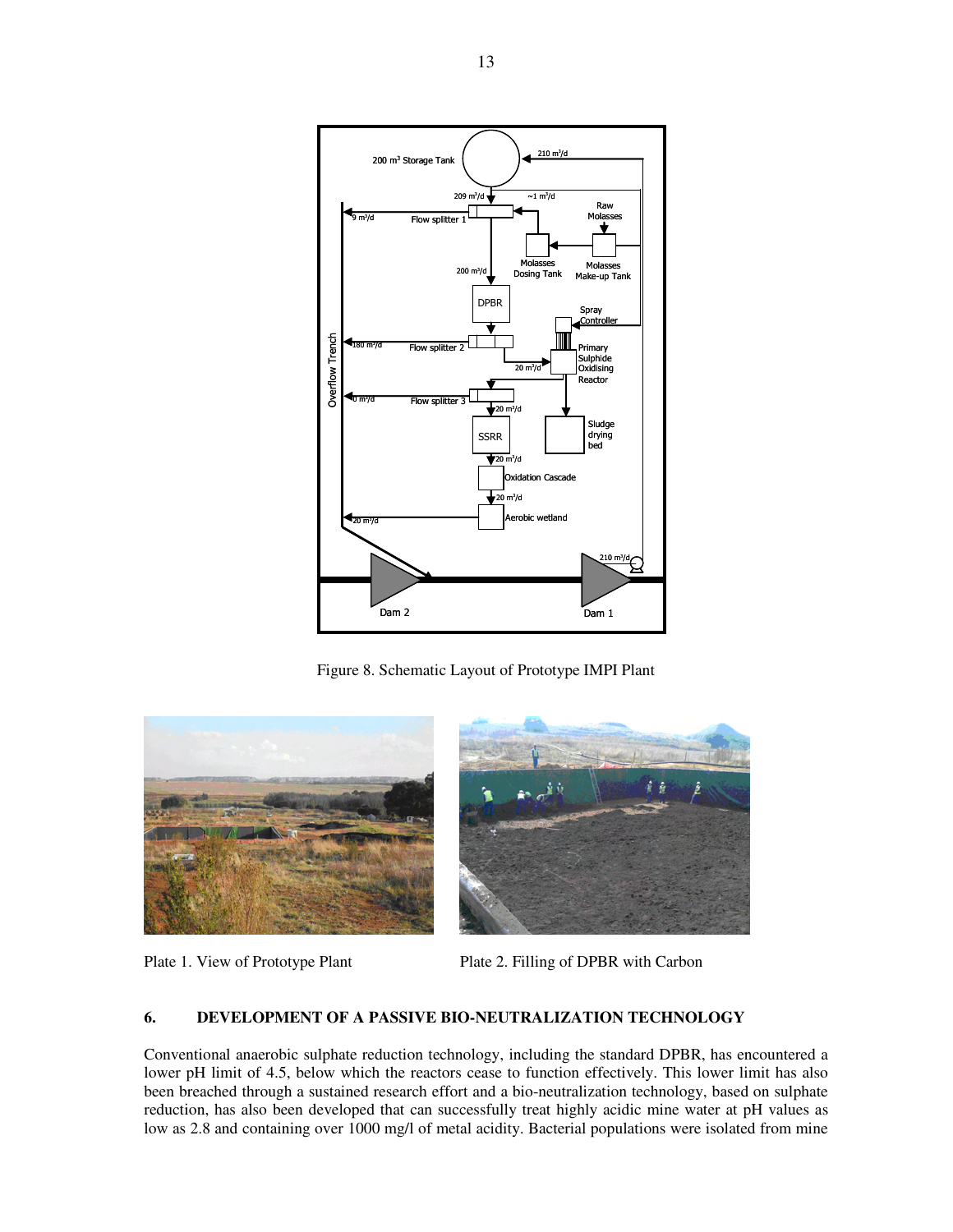effluents and selectively cultured over a period of around 150 days to produce populations that have subsequently been used in a six-year research programme from 2003 to the present to develop the bioneutralization technology. A detailed descriptive model of the bio-neutralization technology was developed using results from the following investigations:

- 6 years of operational results and data
- A number of depth profile studies to track reaction progression along the column
- A molecular microbial ecology study of the system
- Studies on metalliferous and highly acidic water

Using the data referred to above, the following observations were made:

- 1. Alkalinity generation is clearly linked to biological sulphate reduction and this can be seen by the close linkage between datasets for alkalinity generation, sulphide generation and sulphate reduction. Furthermore, the microbial ecology study has demonstrated the presence of SRBs and associated bacterial populations that have previously been isolated from acidic, anaerobic, lignocellulose-degrading environments.
- 2. Previous literature on acidophilic sulphate reducing systems have suggested that neutral-charged, small organic compounds are used as the nutrient source rather than organic acids. Microbial ecology studies have demonstrated the presence of a complex consortium of microorganisms involved in the degradation of lignocellulose compounds relating to acidic, anaerobic environments such as sphagnum peat bogs, Phragmites rhizosphere, wetland sediments and acidic root zones. It is significant that together with these, Clostridium species have been found that were previously isolated from the gut of termites and are likely to be involved in the fermentation of sugars and acids into neutral compounds such as alcohols, including methanol and glycerol. Microbial ecology studies have shown the presence of the various elements of the consortium needed to effect the abovementioned sequence of reactions.
- 3. Both the SRB and the cellulose degrading and fermenting microorganisms require substantially reducing environments and operate at low redox. It is evident that facultative anaerobes need to be present to purge residual oxygen and to poise redox conditions to below -250 mV in order for sulphate reduction to occur effectively under the highly acidic conditions. Microbial ecology studies have also shown the presence of facultative anaerobes such as Cytofaga and others closely related to facultative anaerobic metabolic forms. The presence of these organisms indicates that the molasses feed provides the nutrient source for rapid respiratory removal of dissolved oxygen and poising of redox to below -250 mV.
- 4. In addition to the above, it is evident from chemical analyses, that in addition to proton acidity, a substantial metal acidity contributes to the overall low pH of the system. The formation of metal hydroxides and metal sulphides contributes to both reduction of metal acidity but also to alkalinity consumption, thus exerting a complex effect on the bioneutralization reaction.
- 5. An unexpected observation of the depth profile studies (chemical and microbial) indicated that, in stable operating columns, the complete reaction was taking place in the first functional part of the column (200 mm of the available 2000 mm) with the rest of the column not appearing to play any useful role in the neutralization function. However, it should be noted that with system perturbation, the additional portion of the reactor column may play a stabilizing function in managing feed fluctuations and process upsets. This observation suggests a tight spatial relationship between the three components of the biological system, namely
	- Redox poising
	- Production of simple carbon substrate
	- Sulphate reduction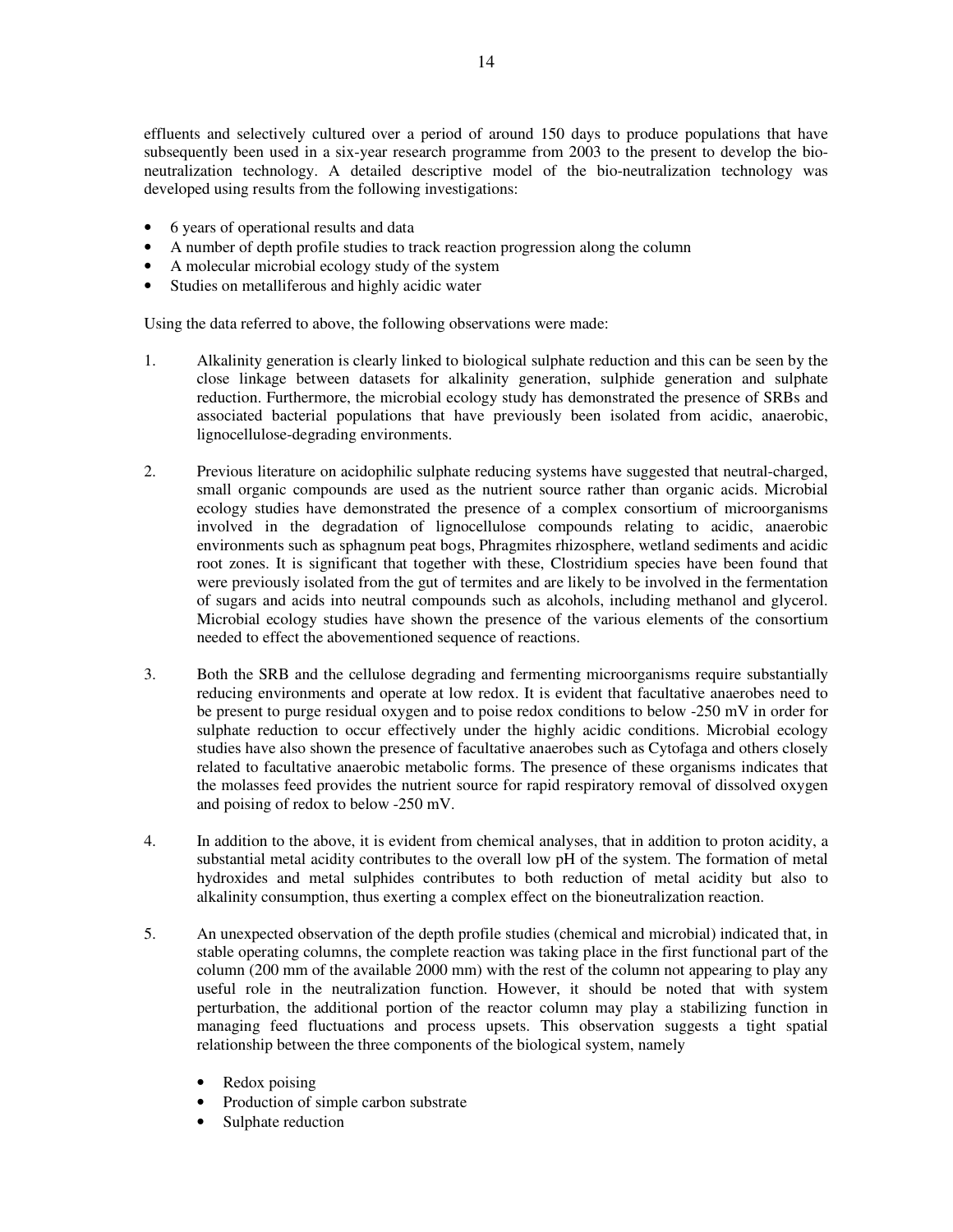Based on the above information that has been gleaned from the various studies, together with more recent studies on acclimatizing this system to metal-rich water, the following model may be proposed:

- 1. Population 1: Acts to remove oxygen from the system and is composed of facultative anaerobes that can scavenge residual oxygen and rapidly reduce redox to -250 to -350 mV in the presence of high H<sup>+</sup> concentrations.
- 2. Population 2: Poising of redox enables anaerobic degradation of lignocellulose structures to simple, charge-neutral carbon compounds by a number of organisms, including Clostridium spp.
- 3. Population 3: SRBs that, in the presence of poised redox, can utilize the charge-neutral carbon compounds as electron donors for the reduction of sulphate to sulphide and bicarbonate, where the generation of bicarbonate and sulphide both contribute to the increased alkalinity observed in the process. Although no observations were made to support the presence of feedback loops, it is probable that the increased alkalinity and elevated pH may exercise a feedback effect on populations 1 and 2, relieving the stress of functioning at low pH conditions.

The tightly constrained spatial location of these three components of the reaction contrast sharply with the previous studies undertaken on the distribution of microbial structural functional relationships in the DPBR which occurred in linearly sequential zones along the length of the reactor. This suggests that feedback influences between the various components of the populations are critical to the operation of the system and account for the absence of a spatial distribution of the populations within the reactor.

These results suggest that the selection of highly adapted organisms and their both rapid and joint establishment to function simultaneously within the column, provides a rational basis from which to pursue a structured approach to process development.

The research undertaken over the last 6 years on the bio-neutralization technology initially focused on simply treating highly acidic waters (pH  $2.5 - 3.0$ ) but with relatively low metal concentrations. This was followed by a second major research programme on highly acidic mine waters with very high metal concentrations too – iron >1000 mg/l; aluminum > 100 mg/l; and manganese around 50 mg/l. The high metal concentrations have also required the development of additional techniques to prevent hydraulic clogging of the reactors with metal precipitates.

Results of the longest running bio-neutralization reactors, in terms of effect on pH, for the full 6-year evaluation period are shown in Figure 9 below.



Figure 9. Results of Bio-neutralization Reactors in Terms of pH

Based on the results obtained during the 6-year research programme, the following key observations can be made: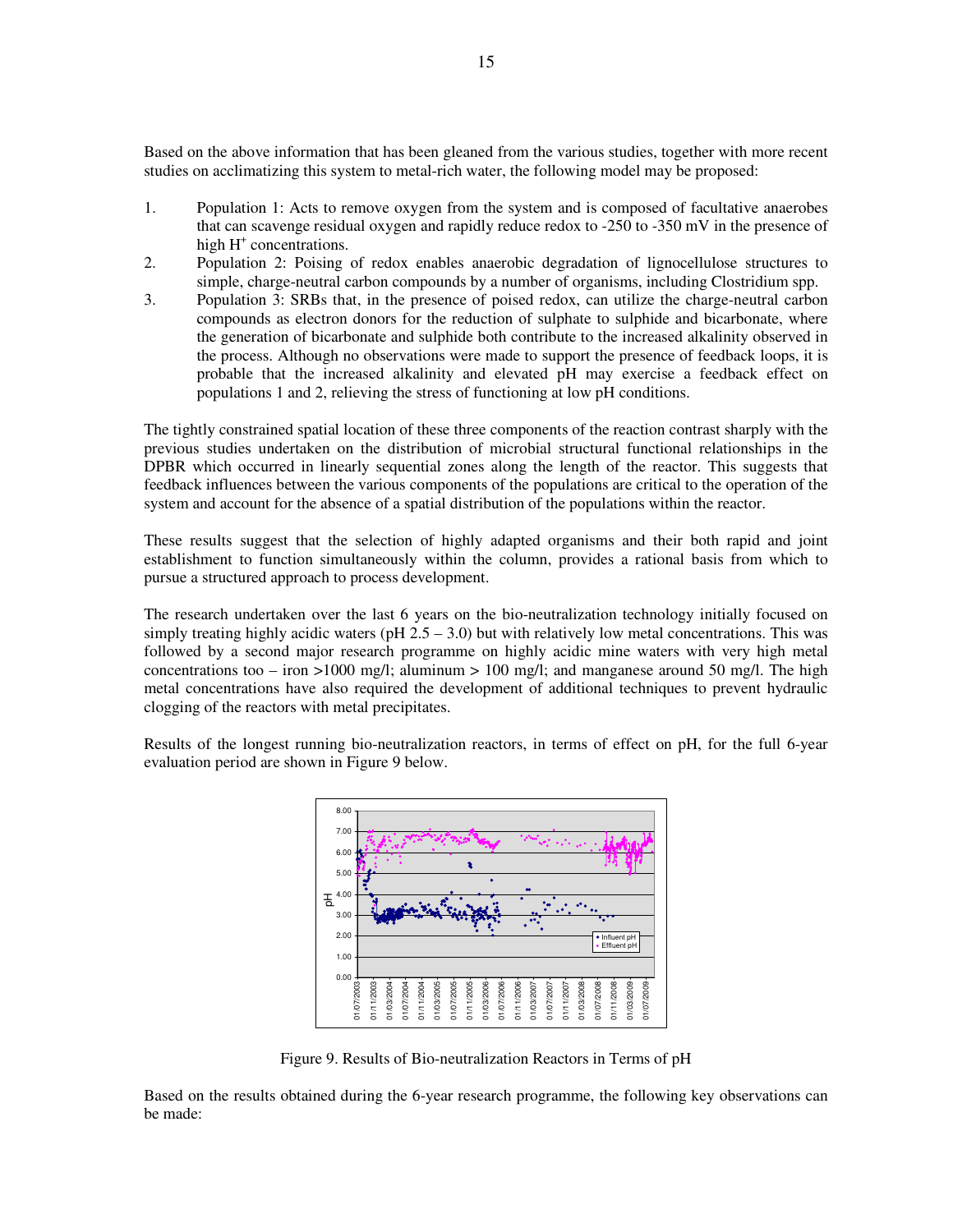- 1. Reactors need to be based on the patented DPBR technology, although reactors can be much shallower at around 1 metre effective depth.
- 2. Reactors only perform effectively when reactor redox potential is maintainedat levels of -300mV or lower.
- 3. Reactors are negatively affected by temperatures below about 15 ºC and are therefore not suitable for very cold climates.
- 4. Reactors are capable of accumulating metals to values in excess of  $1 \text{ kg/m}^3$  carbon before metals start to break through and cause reactor performance problems. However, strategies have been investigated to remove metals, allowing up to 90% recovery of removed iron but only 20% of removed aluminium.
- 5. Reactors are capable of removing up to 1000 mg/l sulphates in the process of effecting bioneutralization.
- 6. Bioneutralization reactors can be operated in series ahead of a DPBR, allowing for effective high-rate passive sulphate reduction of highly acidic mine effluents

# **7. DEVELOPMENT OF A PASSIVE SULPHIDE OXIDATION TECHNOLOGY**

A key feature of a successful passive sulphate reduction technology is the need to also develop a passive sulphide oxidation technology that is capable of removing the sulphides produced from sulphate reduction before they can be re-oxidised back to sulphate. Without a passive sulphide oxidation technology, it is not possible to implement passive sulphate removal systems.

The removal of sulphide from acid mine drainage (AMD) treated effluent particularly in passive treatment has been a subject of interest at Pulles Howard & de Lange (PHD) and Golder Associates Africa (GAA). Preliminary studies were carried out jointly between PHD and Environmental Biotechnology Research Unit (EBRU), Rhodes University as part of an Innovation Fund passive treatment project. The results of these studies indicated that biological sulphide oxidation has potential for the removal of sulphide from passive AMD treatment systems such as integrated managed passive (IMPI) treatment systems. This resulted in the award of Water Research Commission (WRC) funding during 2002 for the development and refinement of the floating sulphur biofilm reactor. Subsequently, a three year project funded by the WRC was carried out at EBRU with GAA forming part of the steering committee. This study focused on fundamental investigations of the molecular microbial ecology, structural, functional and chemical characteristics of the floating sulphur biofilm reactor under controlled environment. As an output of this project, the linear flow channel reactor was developed and operated under controlled conditions. Results of this study have accounted for 65% sulphide removal - 56% of which was recovered as sulphur.

A scale-up of the linear flow channel reactor for removal of sulphide from the passive IMPI system has been included as part of the passive demonstration plant to be built at a colliery and discussed in Section 5 of this paper. However, the reactor developed in the EBRU study, is currently not robust enough to be operated as part of the demonstration plant and a parallel research project is being undertaken with WRC funding through which optimisation of the pilot-scale reactor on the demo plant will be carried out. This research unit would feed into the pilot-scale reactor and various operational parameters will be optimised in the laboratory studies before being implemented on the demonstration plant. This technology is referred to as the Linear Flow Channel Reactor.

The purpose of the linear flow sulphide oxidation reactor is to convert the sulphide rich effluent from a degrading packed bed reactor (DPBR) into elemental sulphur. The sulphur biofilm technology has been demonstrated under laboratory conditions with various levels of success, as discussed in Molwantwa *et al.* (2007). The purpose of the demonstration field unit is to test the technology under field conditions as well as to test various process configurations and thereby refine the full-scale design parameters. In order to achieve this, the reactor has been built with as much flexibility as possible, while keeping the reactor as simple as possible.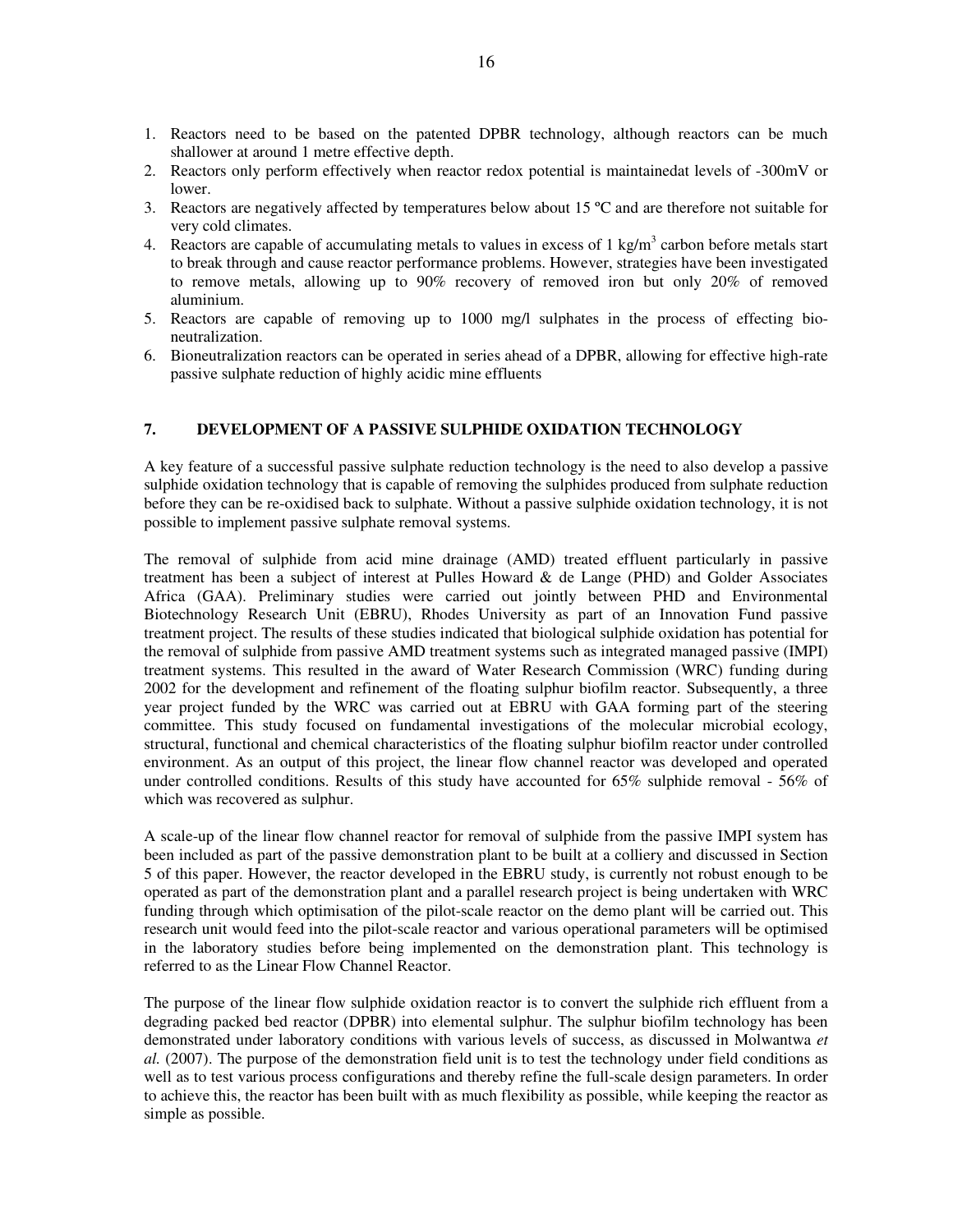The objective of the reactor is for the floating biofilm to oxidise the sulphide to elemental sulphur while limiting the oxidation back to sulphate and achieving near complete removal of sulphide from the feed water. The sulphur formed needs to be harvested from the biofilm at intervals ranging from 6 to 18 hours, depending on the thickness of accumulated sulphur in the biofilm, with a typical ideal interval of 12 hours. Channel compartments are harvested one at a time so that there are always sufficient sections of the reactor that have an active oxidising biofilm to remove the sulphide. The harvested sulphur will accumulate at the bottom of the channels until the depth of accumulated sulphur requires that the channels be cleaned. See Plates 3 and 4.





Plate 3. Sulphur Biofilm being Harvested Plate 4. Harvetsed & Dried Solid Sulphur

The technology being investigated and refined in current research projects stems from research programmes that commenced more than a decade ago and that have progressively evolved to the current status.

### **8. CONCLUSIONS**

The research programme into the development of an integrated passive treatment system for sulphate removal from mine waters has been a sustained effort undertaken over a period of 14 years from 1995 to 2009 and additional evaluations and research are still continuing. We have seen progressive improvement in the performance of the system as the research has gone through the different phases.

- 1. The research programme has led to the following novel developments in passive treatment technology:
- 2. The Degrading Packed Bed Reactor capable of sustained high rate sulphate reduction at rates around 700% higher than other published rates.
- 3. Bio-neutralization technology capable of extending the passive sulphate reduction to mine waters with pH values as low as pH 2 and containing metals in excess of 1000 mg/l.
- 4. Sulphide oxidation technology that promises to be an effective component of an integrated passive treatment system and which can linearise the sulphur cycle to produce elemental sulphur that can be extracted from the water.
- 5. Full-scale field demonstration of the technology currently being initiated.

The technology developed during this research project is firmly based on two major South African biological sulphate reduction research initiatives. The first initiative has been ongoing for a period of around 15 years by Pulles Howard & de Lange and subsequently Golder Associates Africa and has focused on passive sulphate removal technology. The second initiative has been ongoing for a period of around 15 years by the Environmental Biotechnology Research Unit at Rhodes University. These two initiatives started off operating independently but have been cooperating with true synergy for the last 10 years. The collective manpower investment in these two initiatives is believed to be of the order of 120 man years and the collective budget in 2009 value would exceed R100 million. The leading position occupied by South African researchers in the field of passive sulphate removal technology is therefore not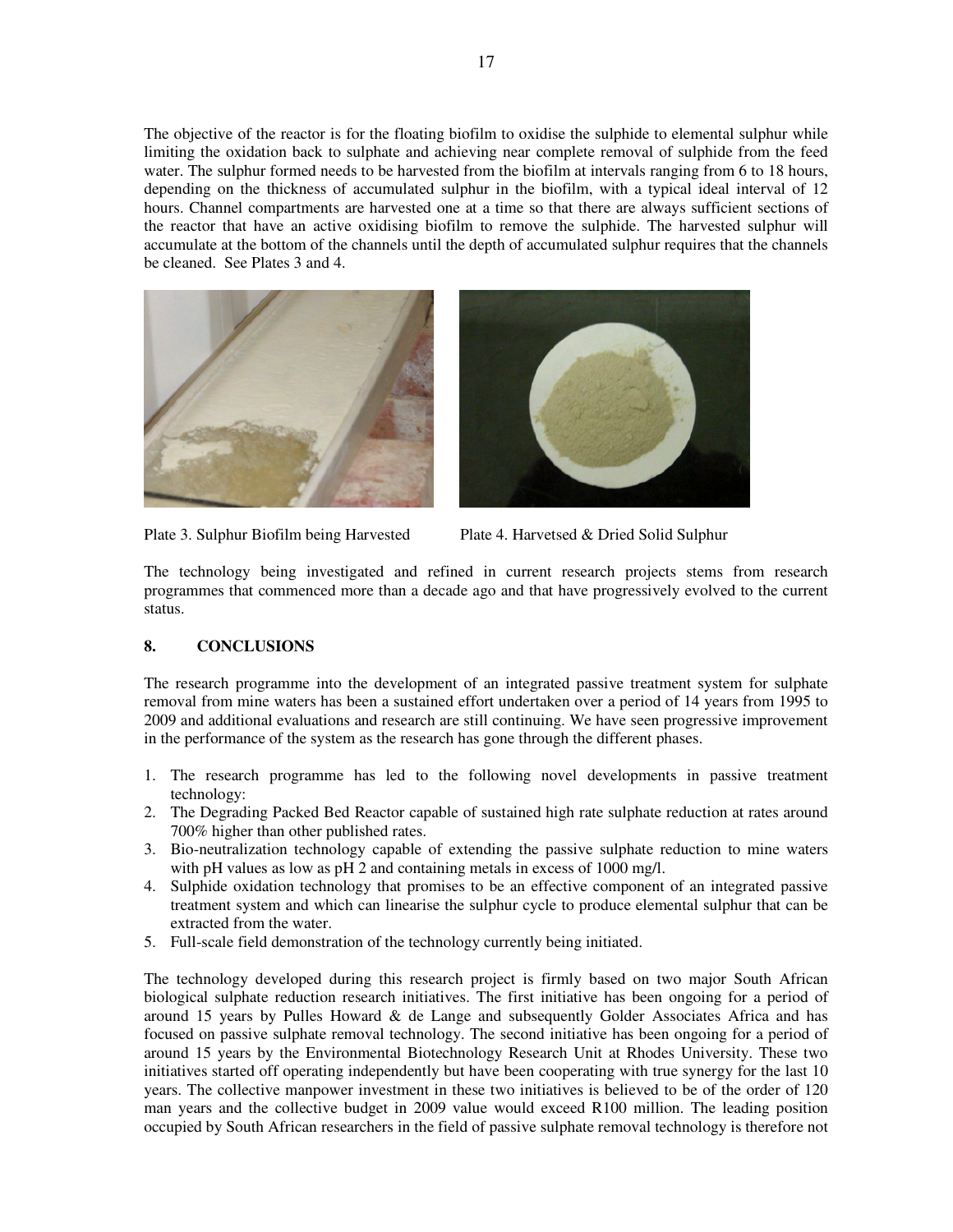accidental, but is rather the product of a sustained and concerted research effort and a sustained support from the South African research funding agencies and South African mining industry.

# **9. ACKNOWLEDGEMENTS**

The generous financial contributions of a variety of funding organisations over the last 15 years is acknowledged. While all the South African gold and coal mining groups have contributed in some way to this research, particular acknowledgement must be given to the South African Department of Arts, Culture, Science and Technology's Innovation Fund programme, the Water Research Commission, Anglocoal and BHP Billiton.

The intellectual input of many researchers and research institutions over the years needs to be acknowledged, in particular the Environmental Biotechnology Research Unit at Rhodes University and Pretoria University and their staff. Various researchers have also been involved at Pulles Howard & de Lange and Golder Associates Africa over the years and their input to the technology development is also acknowledged.

# **10. ADDITIONAL READING**

- Bowker, M. (2002) The microbial ecology of floating sulphur biofilms. *MSc Thesis, Rhodes University,* South Africa.
- Coetser, S.E. 2003. Microbial sulphate reduction in passive acid mine drainage treatment systems. Ph.D. Thesis, University of Pretoria, Pretoria, South Africa.
- Coetser, S.E., Heath, R., Molwantwa, J.B., Rose, P.D. and Pulles, W. (2005) Implementation of the degrading packed bed reactor technology and verification of the long-term performance of passive treatment plants at Vryheid Coronation Colliery. *WRC Report No.: 1348/1/05.* Water Research Commission, South Africa.
- Davey, M.E. and O'Toole, G.A. (2000) Microbial Biofilms: From Ecology to Molecular Genetics. *Microb. Molecular Biol. Rev*. **64**: 847-867.
- Dvorak, D.H., Hedin, R.S., Edenborn, H.M. and McIntire, P.E. (2004) Treatment of metal-contaminated water using bacterial sulphate reduction: Results from pilot-scale reactors. *Biotech. Bioeng.* **40**(5): 609-616.
- Hermanowicz, S.W. (2003) Biofilm architecture: Interplay of models and experiments. *In: Biofilms in wastewater treatment: An interdisciplinary approach.* Wuertz, Bishop and Wilderer (Eds) IWA Publishing, London. Pp. 32-45.
- Johnson, D.B. (2000) Biological removal of sulphurous compounds from inorganic wastewaters. In: *Environmental Technologies to Treat Sulfur Pollution: Principles in Engineering*. Lens and Hulshoff-Pol (Eds). IWA Publishing, London. Pp 175-193.
- Molwantwa, J.B., Bowker, M., Gilfillan, J., Rein, N., Dorrington, R., Hart, O.O. and Rose, P.D. (2007) Investigation of and development of the biotechnology of the floating sulphur biofilm in the beneficiation and treatment of wastewater. *WRC Final Report No.:1454.* Water Research Commission, South Africa.
- Pulles, W., van Niekerk, A., Wood, A., Batchelor, A., Dill, S., du Plessis, P., Howie, D. and Casy, T. (2001) Pilot scale development of integrated passive water treatment systems for mine effluent streams. *WRC Report No.:700/1/01.* Water Research Commission, South Africa.

Pulles, W and Rose, PD. (2001). *Patent No ZA 2001/3493 "Passive Water Treatment".*

- Pulles, W. (2002). *Development of novel passive mine water treatment systems in South Africa.* Proceedings of the Biennial Conference of the Water Institute of Southern Africa, 2002, Durban, South Africa.
- Pulles, W, Rose, P, Coetser, L and Heath R. 2003. Development of Integrated Passive Water Treatment Systems for the Treatment of Mine Waters. Proceedings of ICARD Conference, 12-18 July 2003, Cairns, Australia.